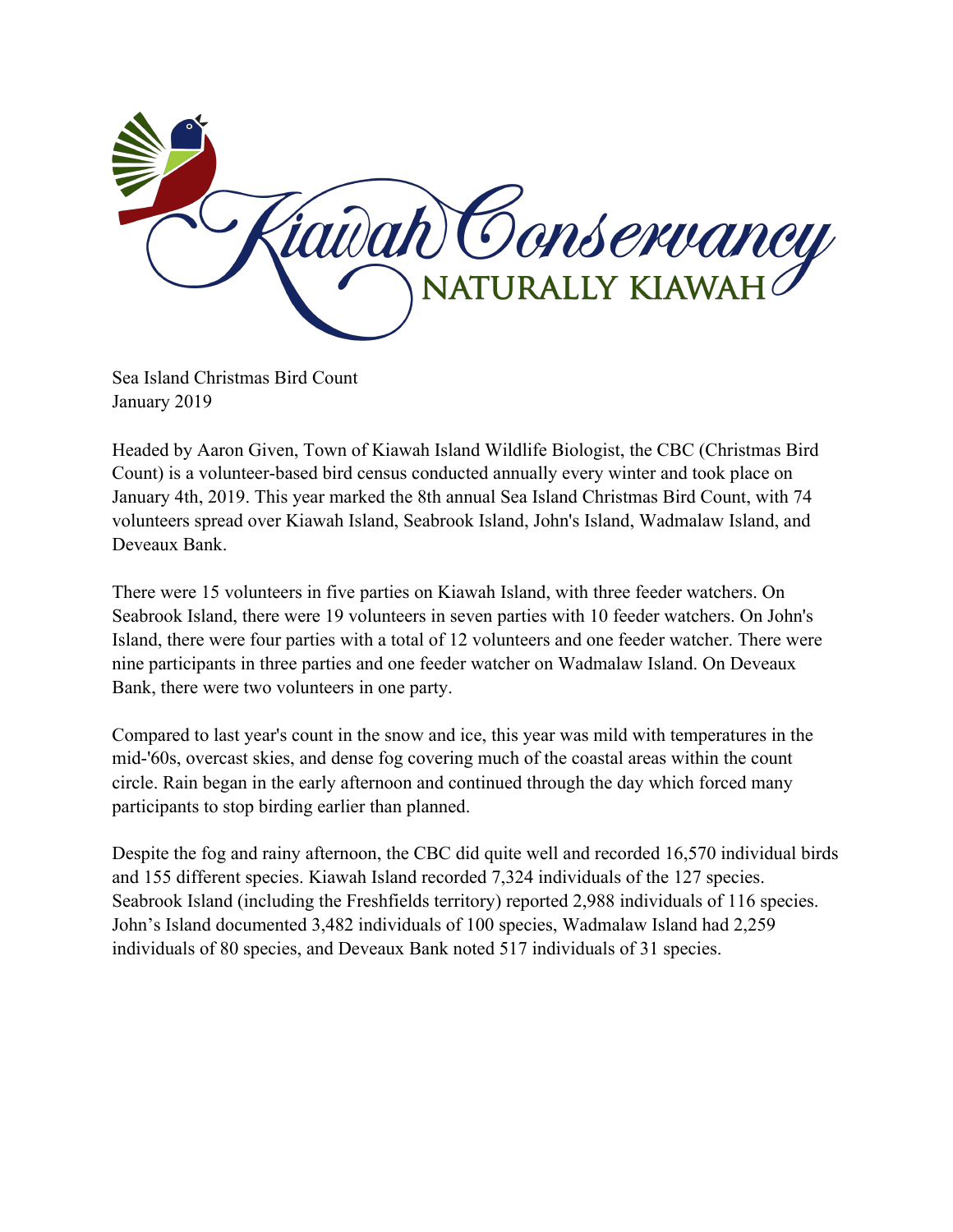| <b>Kiawah Island</b> | <b>Seabrook</b>         | <b>John's Island</b> | Wadmalaw      | <b>Deveaux Bank</b> |
|----------------------|-------------------------|----------------------|---------------|---------------------|
|                      | <b>Island</b>           |                      | <b>Island</b> |                     |
| Redhead, Surf        | Ruddy Duck,             | Canada Goose,        | Gadwall, Rock | Wilson's Plovers    |
| Scoter, Black        | Eurasian                | Blue-winged          | Pigeon, Hairy |                     |
| Scoter, Sora,        | Collard-Dove,           | Teal, and House      | Woodpecker,   |                     |
| American Coot,       | Ruby-throated           | Sparrow              | and Tree      |                     |
| Parasitic Jaeger,    | Hummingbird,            |                      | Swallow       |                     |
| Lesser Black-        | American White          |                      |               |                     |
| backed Gull,         | Pelican, Green          |                      |               |                     |
| Great Black-         | Heron, Yellow-          |                      |               |                     |
| backed Gull,         | crowned Night-          |                      |               |                     |
| Red-throated         | Heron, Yellow-          |                      |               |                     |
| Loon, Northern       | throated                |                      |               |                     |
| Gannet,              | Warbler, and            |                      |               |                     |
| American             | <b>Baltimore Oriole</b> |                      |               |                     |
| Bittern, Reddish     |                         |                      |               |                     |
| Egret, Northern      |                         |                      |               |                     |
| Harrier,             |                         |                      |               |                     |
| Peregrine            |                         |                      |               |                     |
| Falcon, Prairie      |                         |                      |               |                     |
| Warbler, Field       |                         |                      |               |                     |
| Sparrow, and         |                         |                      |               |                     |
| Dark-eyed Junco      |                         |                      |               |                     |
|                      |                         |                      |               |                     |

Each Island reported unique species for this year's count, listed below

| <b>New Species for the CBC</b> | <b>Species Highlights</b>                                                                                                                             | <b>Notable Misses</b>                                                            |
|--------------------------------|-------------------------------------------------------------------------------------------------------------------------------------------------------|----------------------------------------------------------------------------------|
| Reddish Egret                  | Hairy Woodpecker, Yellow-<br>crowned Night-Heron,<br>Peregrine Falcon, Parasitic<br>Jaeger, Dark-eyed Junco,<br>American Woodcock, Prairie<br>Warbler | Most dabbling ducks,<br>Common Ground Dove,<br>Wilson's Snipe, American<br>Pipit |